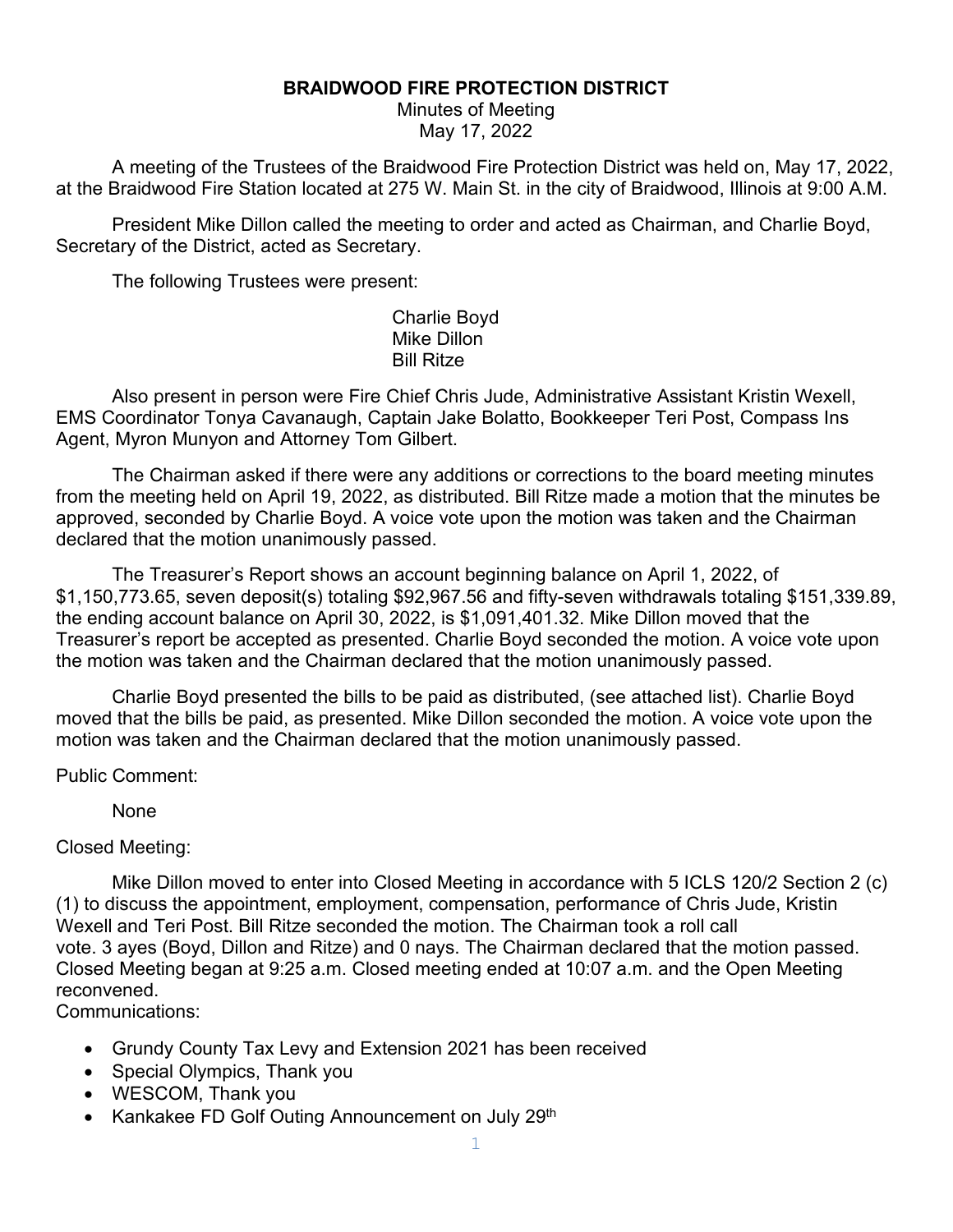Fire Chief's Report:

Chief Jude distributed his full report, attached hereto. The items discussed are as follows:

- Waiting on availability of Fire House to provide call reports for February April
- Personnel updates:
	- o No new changes on the BFPD Roster.
- Morris Medic Program will wrap up in July, Alexis Kubinski, Drew Cromp & Carl Michalek. Ethan Kennedy is currently in Riverside Medic Program. Eddie Theis has passed his National Medic test.
- 2022 Life Safety Inspections for all businesses within the City are complete, most of the follow-up is for Exit Light batteries. Dollar General is working on life safety violations.
- The City is working with their attorney on a lease for training property. Public Works is also prepping property for use. Chief is researching burn tower/training options.
- Joint Training with Wilmington has been cancelled for today due to a house fire in their **District**
- Academy Graduation will be Friday, June  $10<sup>th</sup>$  at 1900 hours in the RCHS Auditorium.
- 2416 is still out for repair, the shop has run into a few issues with staffing and parts.
- 2425 close to completion, still waiting on scene dots.
- 2414 the committee is working on scheduling a first meeting.
- ATT was out last week looking and marking the power source for the antennae tower. Chief is scheduled to meeting with contractor regarding specifics on construction and start/end dates.
- Command Buggy for 2401 was serviced for lights repaired.
- 2488 was delivered to Dockside today, it will go to Cams for lights and wrapping and lettering.
- The Fire Chief's from Wilmington, Braidwood, Limestone are setting up a meeting with Custer Park to discuss responding to Custer Park FPD calls.

## Old Business:

- A. Faircom (energy legislation, Exelon Agreement) Mike Dillon reported that FAIRCOM will meet on June 9<sup>th</sup>. The agreement with Exelon has expired, the new agreement will be with **Constellation**
- B. Future Training Opportunities
	- 5/18 at 1600 hours IAFPD Webinar on Budgets and Appropriation negotiating.
	- 5/20 NIAFS in Orland
- C. Discuss AT&T Antennae Tower Project Update and Agreements no new news
- D. 2491 Committee Update this item was completed in the last District Board Meeting.
- E. 2416 Refurbish Update discussed in Chief's report
- F. 2425 Accident Repair Update discussed in Chief's report.
- G. UTV/ATV Committee discussed in Chief's report.
- H. Discussion of future training grounds discussed in Chief's report
- I. Review Annual Calendar and Checklist Items no items until Budget in July.
- J. Training Tower Property Update discussed in Chief's report
- K. Discuss re-chassis or replacement of 2414 and forming a committee for the build this item is duplicate and covered in F) above.